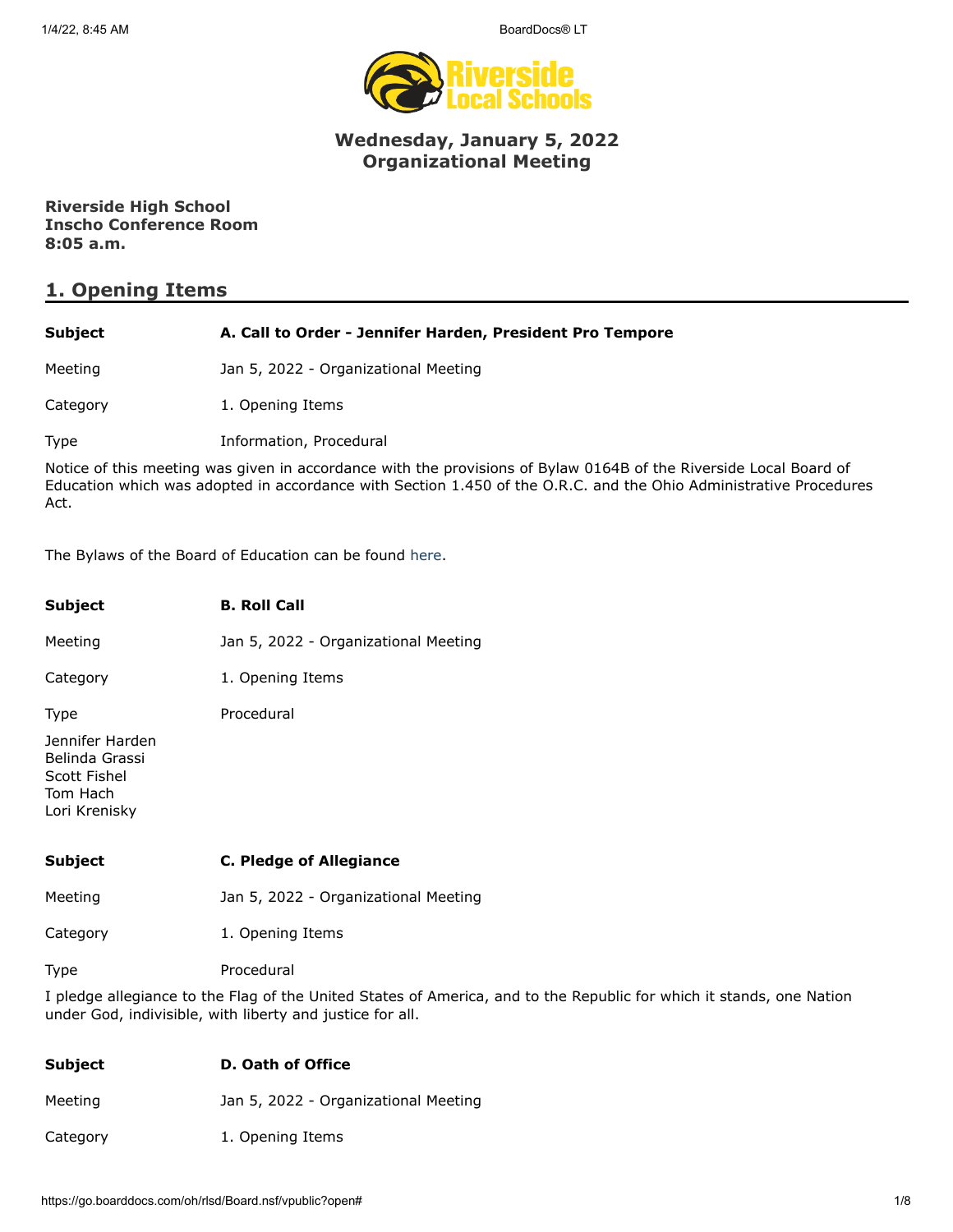### Type Procedural

The Oath of Office will be administered to the following re-elected board members:

- Belinda Grassi
- Jennifer Harden

Scott Fishel was sworn in prior to the Organization Meeting on Thursday, December 30, 2021 at the Lake County Administration Building.

### **2. Election of Officers**

| <b>Subject</b> | A. Nomination for President          |  |  |
|----------------|--------------------------------------|--|--|
| Meeting        | Jan 5, 2022 - Organizational Meeting |  |  |
| Category       | 2. Election of Officers              |  |  |
| Type           | Action, Procedural                   |  |  |

President Protem requests nominations from the floor, they require no second. Once a nomination is made, a request for further nominations is made; if none, a motion to close is in order.

Nomination for President -

| <b>Subject</b>     | <b>B. Approval of President</b>           |
|--------------------|-------------------------------------------|
| Meeting            | Jan 5, 2022 - Organizational Meeting      |
| Category           | 2. Election of Officers                   |
| Type               | Action                                    |
| Recommended Action | Motion to approve the President for 2022. |
|                    |                                           |

Motion: \_\_\_\_\_\_\_\_\_\_\_\_\_\_\_

### **Vote:**

| Jennifer Harden | Aye       | Nay the second the second second that the second second second the second second second second second second s         | Abstain |
|-----------------|-----------|------------------------------------------------------------------------------------------------------------------------|---------|
| Belinda Grassi  | Aye       | Nay_______                                                                                                             | Abstain |
| Scott Fishel    | Aye______ | Nay the second the second second that the second second second the second second second second second second s         | Abstain |
| Tom Hach        | Aye       | Nay the second the second second that the second second second in the second second second second second second $\sim$ | Abstain |
| Lori Krenisky   | Ave       | Nay                                                                                                                    | Abstain |

President declares the motion: carried, failed

| Subject | <b>C. Nomination for Vice President</b> |
|---------|-----------------------------------------|
| Meeting | Jan 5, 2022 - Organizational Meeting    |

Category 2. Election of Officers

Type **Action**, Procedural

President Protem requests nominations from the floor, they require no second. Once a nomination is made, a request for further nominations is made; if none, a motion to close is in order.

Nomination for Vice President -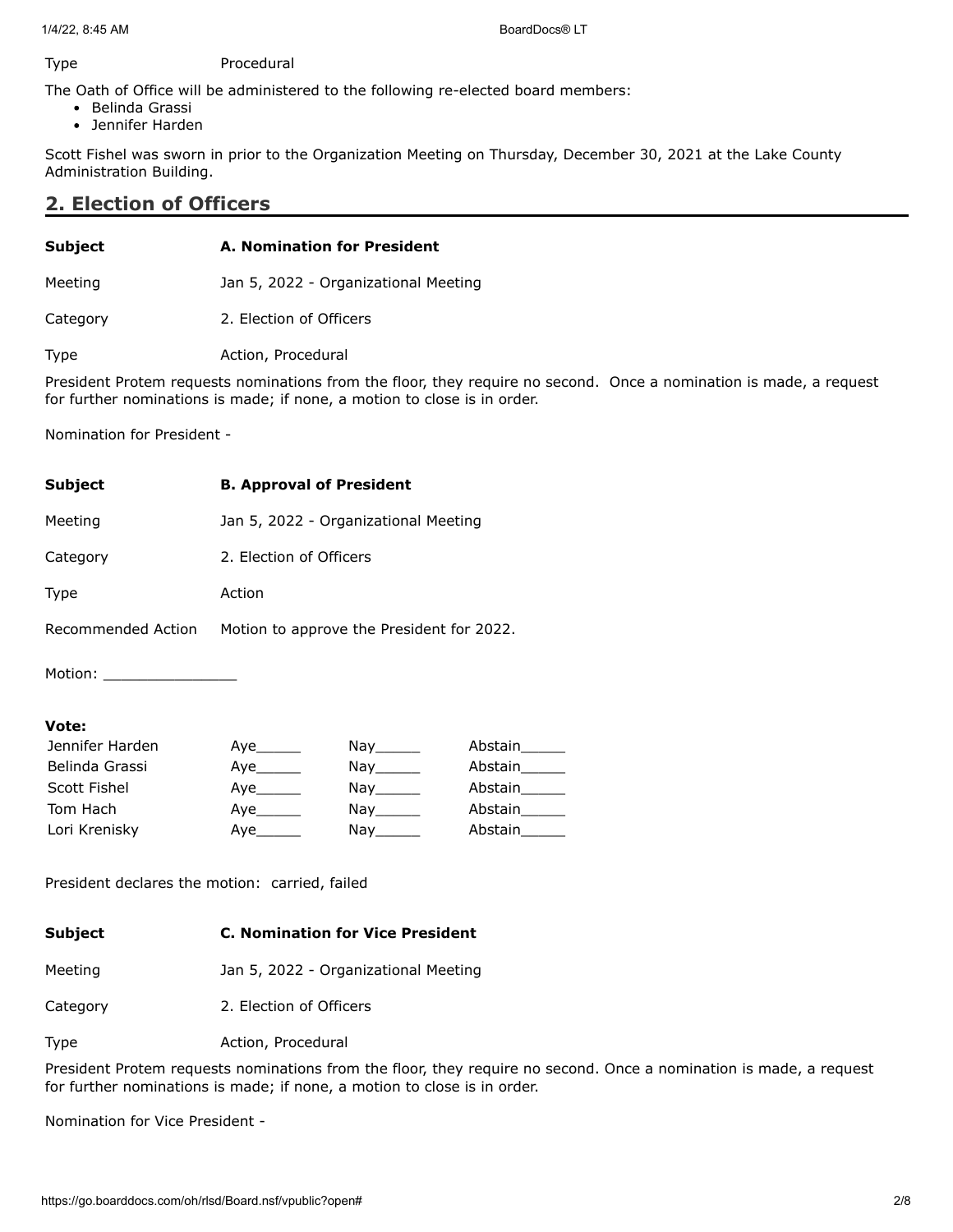| <b>Subject</b>     | <b>D. Approval of Vice President</b>          |
|--------------------|-----------------------------------------------|
| Meeting            | Jan 5, 2022 - Organizational Meeting          |
| Category           | 2. Election of Officers                       |
| <b>Type</b>        | Action                                        |
| Recommended Action | Motion to approve the Vice President for 2022 |
| Motion:            |                                               |

### **Vote:**

| Jennifer Harden | Aye_______ | Nay the second the second second that the second second second the second second second second second second s                | Abstain |
|-----------------|------------|-------------------------------------------------------------------------------------------------------------------------------|---------|
| Belinda Grassi  | Aye        | Nay the control of the control of the control of the control of the control of the control of the control of th               | Abstain |
| Scott Fishel    | Aye        | Nay                                                                                                                           | Abstain |
| Tom Hach        | Aye_______ | Nay the second the second term in the second second term in the second second term in the second second term in $\mathcal{L}$ | Abstain |
| Lori Krenisky   | Aye______  | Nay the second the second second that the second second second the second second second second second second s                | Abstain |

President declares the motion: carried, failed

# **3. Establish Schedule of Meetings for 2022**

| Subject           | A. Establish meeting dates for 2022                                                |
|-------------------|------------------------------------------------------------------------------------|
| Meeting           | Jan 5, 2022 - Organizational Meeting                                               |
| Category          | 3. Establish Schedule of Meetings for 2022                                         |
| Type<br>January   | Action, Procedural                                                                 |
| February _____    |                                                                                    |
| March             |                                                                                    |
| April             |                                                                                    |
| May               |                                                                                    |
| June              |                                                                                    |
| July              |                                                                                    |
| August            |                                                                                    |
| September         |                                                                                    |
| October           |                                                                                    |
| November          |                                                                                    |
| December          |                                                                                    |
| Meetings hegin at | A M /PM at Riverside High School in the Inscho Conference Room However meetings wi |

Meetings begin at \_\_\_\_\_ A.M./P.M. at Riverside High School in the Inscho Conference Room. However, meetings will be held in the Lecture Room during the COVID-19 pandemic.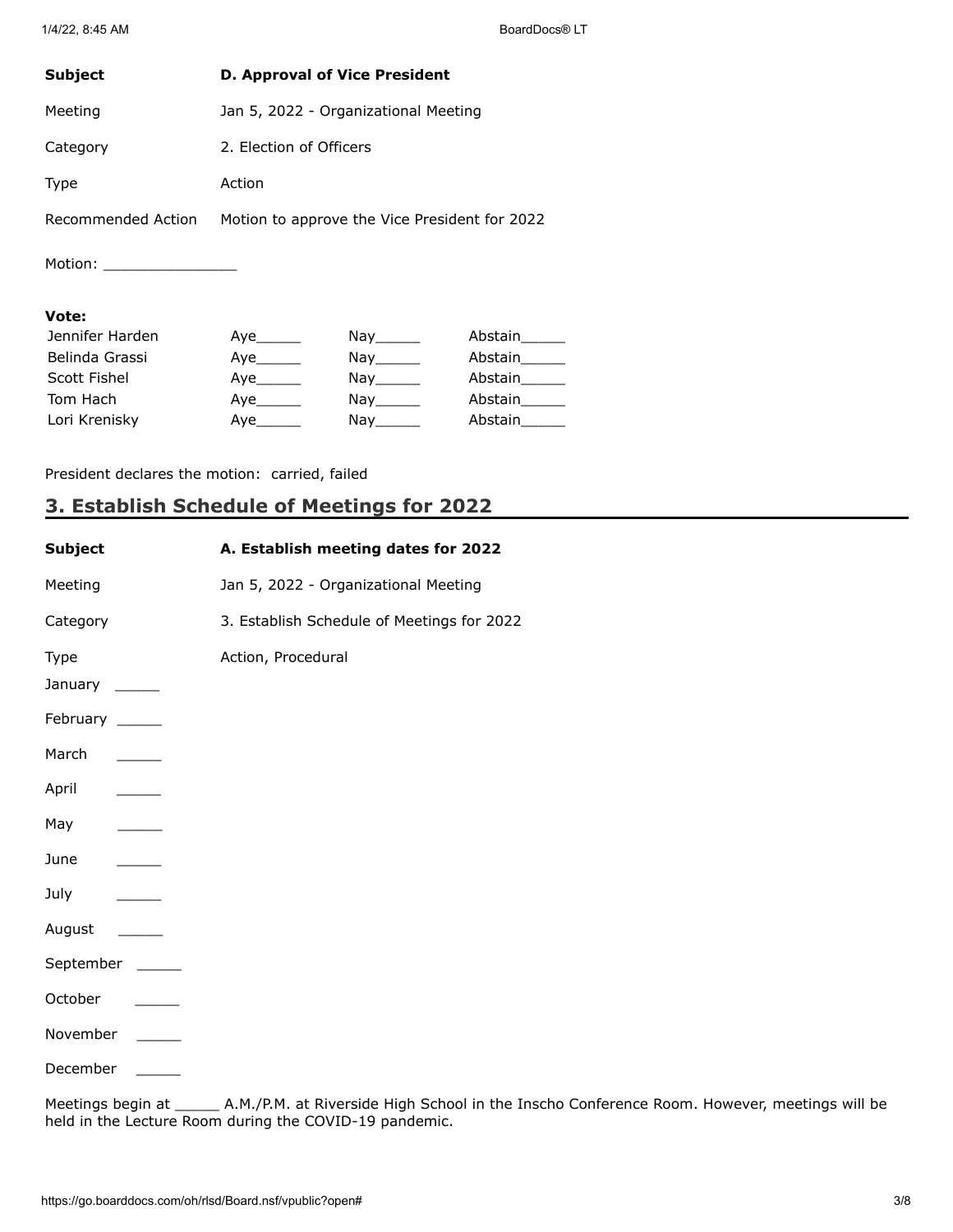| <b>Subject</b>                                   | B. Approval of established schedule of meetings for 2022 |                                            |                                                      |  |
|--------------------------------------------------|----------------------------------------------------------|--------------------------------------------|------------------------------------------------------|--|
| Meeting                                          | Jan 5, 2022 - Organizational Meeting                     |                                            |                                                      |  |
| Category                                         |                                                          | 3. Establish Schedule of Meetings for 2022 |                                                      |  |
| Type                                             | Action                                                   |                                            |                                                      |  |
| Recommended Action<br>Motion: __________________ |                                                          |                                            | Motion to approve the schedule of meetings for 2022. |  |
| Second: _________________                        |                                                          |                                            |                                                      |  |
| Vote:                                            |                                                          |                                            |                                                      |  |
| Jennifer Harden                                  | Aye_______                                               | Nay_______                                 | Abstain______                                        |  |
| Belinda Grassi                                   |                                                          | Nay ________                               | Abstain______                                        |  |
| Scott Fishel                                     | Aye                                                      | Nay ________                               | Abstain                                              |  |
| Tom Hach                                         | Aye                                                      | $Nay$ <sub>________</sub>                  | Abstain                                              |  |
| Lori Krenisky                                    |                                                          | $\mathsf{Nay}$ <sub>________</sub>         | Abstain______                                        |  |

President declares the motion: carried, failed

### **4. Standing Authorizations for 2022**

# **Subject A. Standing Authorizations** Meeting Jan 5, 2022 - Organizational Meeting

Category 4. Standing Authorizations for 2022

### Type **Action**, Procedural

Standing authorizations for 2022:

- 1. Authorize the Treasurer to establish a Board Member Service Fund of \$20,000 for the payment of expenses actually incurred by Board members in the performance of their duties or members-elect in training and orientation to the performance of their duties.
- 2. Designate the Inscho Conference Room located at Riverside High School as the normal location for regular meetings which are typically held at 7:00 pm and held at least once every two months. However, meetings will be held in the Lecture Room during the COVID-19 pandemic.
- 3. Designate the District's website and BoardDocs as the reasonable method whereby any person may determine the time and place of all regularly scheduled meetings and the time, place, and purpose of all special meetings.
- 4. Adopt existing bylaws and policies for its own operation and the operation of the school system.
- 5. Authorize the Treasurer or his designee to sign all payroll, general fund, permanent improvement funds, bond retirement fund, federal funds, lunch fund, and student activity funds checks during 2022.
- 6. Authorize the Treasurer to secure advances from the County Auditor when funds are available and payable to the school district.
- 7. Authorize the Treasurer to borrow against the first half tax settlement.
- 8. Authorize the Treasurer to invest active and interim funds at the most productive interest rates when active or interim funds are available.
- 9. Authorize the Treasurer to pay all bills within the limits of the appropriations as bills are received and after merchandise has been received in acceptable condition, services have been completed to satisfaction, or based upon other requirements.
- 10. Authorize the Treasurer to open and close bank accounts as needed.
- 11. Authorize the Treasurer to renew liability insurance for Board members.
- 12. Authorize the Treasurer to advertise for bids as specified by law.
- 13. Authorize the Treasurer to increase appropriations as needed with Board approval.
- 14. Authorize the Treasurer to act as Prevailing Wage Coordinator.
- 15. Authorize the Treasurer to secure bonds in the amount of \$50,000 each for the Treasurer and Superintendent through July 31, 2022.
- 16. Authorize Angela Boyer, Donnelle Jordan, and Sally Shelby to initial for the Clerk Custodian for all funds.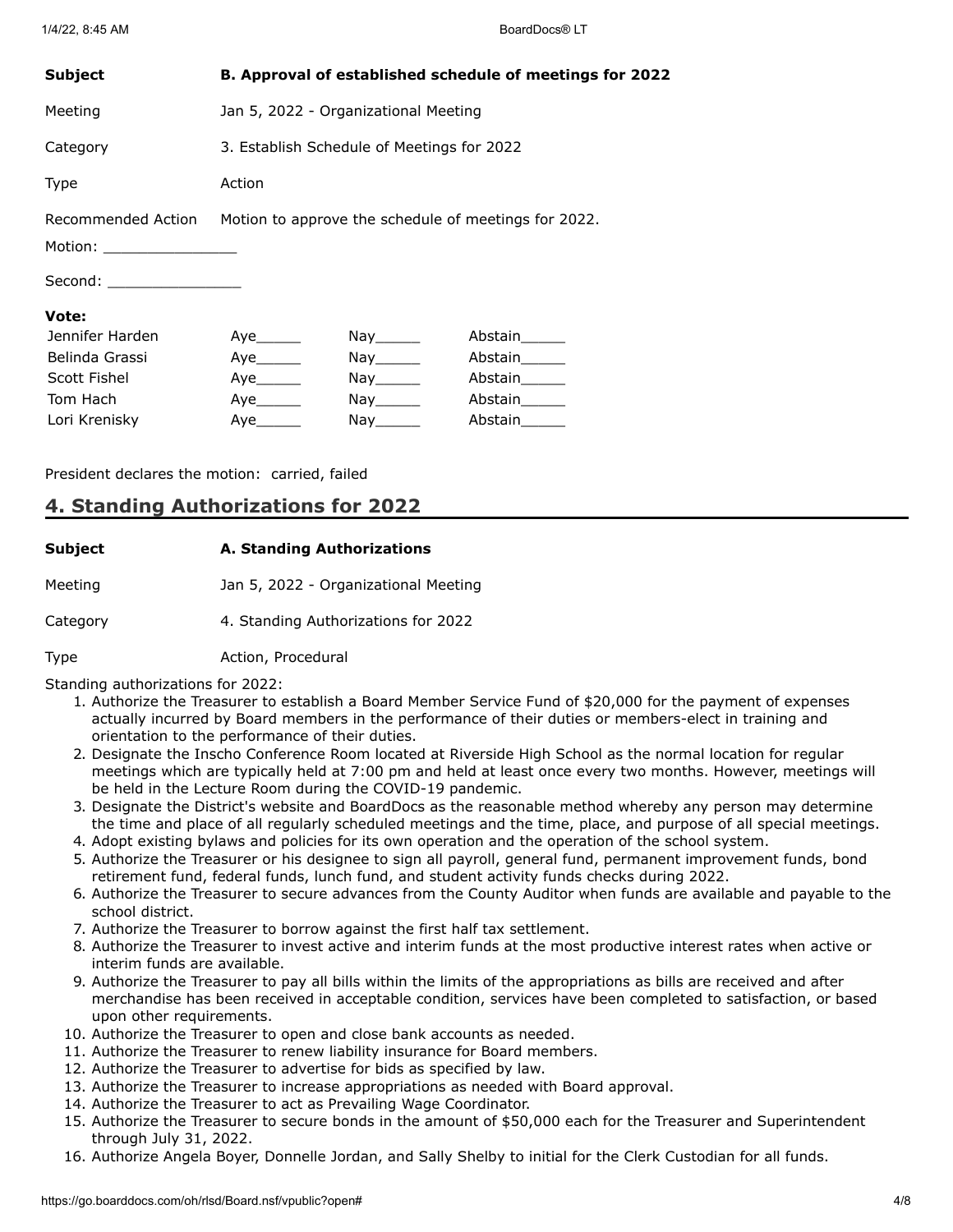- 17. Authorize the Superintendent or designee to administer all federal programs in compliance with local, state and federal regulations. (Required by state and federal regulations.)
- 18. Authorize the Superintendent to hire employees on a contingency basis pending receipt of their criminal history check and temporary personnel as needed in emergency situations. Such employment to be presented for Board approval at the next regular meeting.
- 19. Authorize the Superintendent to serve as purchasing agent for the school district and to spend a maximum of \$15,000 without prior approval of the Board.
- 20. Authorize the Assistant Superintendent to approve purchase orders in absence of the Superintendent.
- 21. Authorize the Superintendent to enter into contracts with non-certified personnel involved in extra-curricular activities.
- 22. Authorize the Superintendent or designee to approve professional development for all employees of the school district.
- 23. Authorize the Superintendent and Treasurer to attend professional meetings.
- 24. Authorize the Superintendent or designee to be the Hearing Officer for Discipline Hearings.
- 25. Set the mileage reimbursement rate for 2022 at the IRS approved rate.
- 26. Authorize the Superintendent or designee to discard or sell textbooks, library books, films/filmstrips, and equipment at all schools due to age, condition, and/or beyond repair.
- 27. Authorize the Superintendent and Treasurer to continue to recommend Board policies and procedures (administrative guidelines) that prevent, deter, and or detect material misstatements due to fraud. Internal controls cannot totally eliminate the risk of fraud, but the Board of Education can attempt as best as possible to enact policies and procedures that promote effective internal controls. The District recognizes that by size, effective segregation of duties may not be ultimately feasible, and cross training is an ongoing need in order to operate with smaller staff departments. The established Board policies and procedures comply with Ohio Revised Code. The District complies with recommendations by the State Auditor through annual audits, NEOLA and OSBA recommended policies and procedures, Auditor of State technical bulletins, and other applicable resources such as the Ohio Department of Education updates to policies and procedures.
- 28. Authorize the Treasurer to direct Board-approved legal counsel to file original complaints against the valuation of commercial properties, to file counter-complaints against the valuation of commercial and residential properties, to present evidence relating to the value of such properties at hearing or trial, to appeal decisions of the Lake County Board of Revision and the Ohio Board of Tax Appeals, to participate in other real property tax appeal in which the Riverside Local School District is a party, to enter into settlement agreements and stipulations of value related to real property tax complaints and appeals, and to take such other actions as are necessary to protect the best interests of the Riverside Local School District in matters of real property taxation, provided that the Treasurer give regular updates regarding such actions to the Board of Education.
- 29. Authorize Gary Platko in his capacity of Treasurer to serve as the Records Officer of the Riverside Local School District and to engage in such activities to assist the District with regards to the applicable legal requirements of the Ohio Public Records Act as amended, effective immediately and until further notice. Gary Platko shall be the designee of each of the elected officials for purposes of the public records training.
- 30. Designate Angela Boyer, Assistant to the Treasurer as the District's credit card compliance officer in accordance with Ohio House Bill 312.
- 31. Designate The News Herald as the official newspaper for the publication of those notices required by law to be made in a newspaper.
- 32. Authorize membership with the Ohio School Boards Association (OSBA).
- 33. Authorize OSBA Legal Assistance Fund Consultant Service.
- 34. Establish a fee of \$0.10 per page to be charged to individuals requesting paper copies of the schedule of meetings, agenda, or notice of individual meetings. There will be no fee for electronic copies.

| <b>Subject</b>                                                                                                                                                                                                                                  | <b>B. Approval of Standing Authorizations for 2022</b>                                                                            |
|-------------------------------------------------------------------------------------------------------------------------------------------------------------------------------------------------------------------------------------------------|-----------------------------------------------------------------------------------------------------------------------------------|
| Meeting                                                                                                                                                                                                                                         | Jan 5, 2022 - Organizational Meeting                                                                                              |
| Category                                                                                                                                                                                                                                        | 4. Standing Authorizations for 2022                                                                                               |
| Type                                                                                                                                                                                                                                            | Action                                                                                                                            |
| Recommended Action                                                                                                                                                                                                                              | Motion to approve the following standing authorizations $#1$ through $#34$ as recommended by<br>the Treasurer and Superintendent. |
| Motion: ________________                                                                                                                                                                                                                        |                                                                                                                                   |
| Second:<br><u>and the company of the company of the company of the company of the company of the company of the company of the company of the company of the company of the company of the company of the company of the company of the com</u> |                                                                                                                                   |

### **Vote:**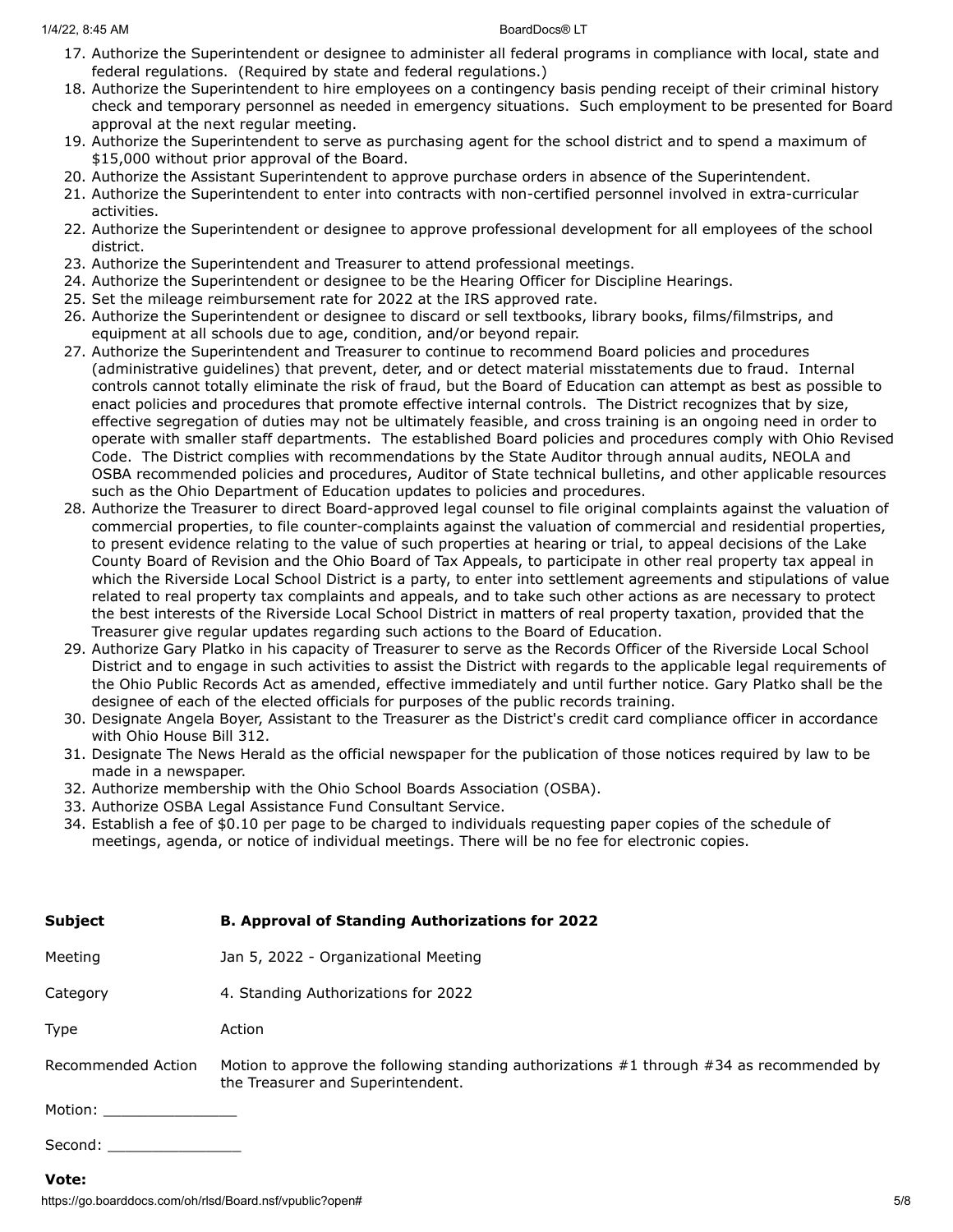| Jennifer Harden | Aye_______ | Nay the second the second second that the second second second in the second second second second second second $\sim$ | Abstain |
|-----------------|------------|------------------------------------------------------------------------------------------------------------------------|---------|
| Belinda Grassi  | Aye        | Nav                                                                                                                    | Abstain |
| Scott Fishel    | Aye        | Nay the second the second second that the second second second the second second second second second second s         | Abstain |
| Tom Hach        | Aye        | Nay                                                                                                                    | Abstain |
| Lori Krenisky   | Ave        | Nav l                                                                                                                  | Abstain |

President declares the motion: carried, failed

- \_\_\_\_\_\_\_\_\_\_\_\_\_\_\_\_\_\_\_\_\_\_\_\_\_\_\_

# **5. Standing Committee Appointments for 2022**

| <b>Subject</b> | A. Standing committee appointments by Board President  |        |  |
|----------------|--------------------------------------------------------|--------|--|
| Meeting        | Jan 5, 2022 - Organizational Meeting                   |        |  |
| Category       | 5. Standing Committee Appointments for 2022            |        |  |
| Type           | Action, Procedural                                     |        |  |
|                | • Finance/Audit/Personnel Chairperson -                | Member |  |
|                | <u> 1980 - Jan Barnett, fransk politiker (d. 1980)</u> | Member |  |
|                | • Curriculum & Programming Chairperson -               | Member |  |
|                | • Buildings & Grounds/Operations Chairperson -         | Member |  |

| <b>Subject</b>             | <b>B. Approval of Standing Committee Appointments for 2022</b>  |                                                                                                                                                                                                                                |               |
|----------------------------|-----------------------------------------------------------------|--------------------------------------------------------------------------------------------------------------------------------------------------------------------------------------------------------------------------------|---------------|
| Meeting                    | Jan 5, 2022 - Organizational Meeting                            |                                                                                                                                                                                                                                |               |
| Category                   | 5. Standing Committee Appointments for 2022                     |                                                                                                                                                                                                                                |               |
| Type                       | Action                                                          |                                                                                                                                                                                                                                |               |
| Recommended Action         | Motion to approve the Standing Committee Appointments for 2022. |                                                                                                                                                                                                                                |               |
| Motion: __________________ |                                                                 |                                                                                                                                                                                                                                |               |
| Second: _________________  |                                                                 |                                                                                                                                                                                                                                |               |
| Vote:                      |                                                                 |                                                                                                                                                                                                                                |               |
| Jennifer Harden            |                                                                 | $\mathsf{Nay}$ <sub>________</sub>                                                                                                                                                                                             | Abstain______ |
| Belinda Grassi             |                                                                 | Nay ________                                                                                                                                                                                                                   | Abstain______ |
| Scott Fishel               |                                                                 | Nay ________                                                                                                                                                                                                                   | Abstain______ |
| Tom Hach                   | Aye                                                             | Nay________                                                                                                                                                                                                                    | Abstain______ |
| Lori Krenisky              | Aye                                                             | Nay the search of the search of the search of the search of the search of the search of the search of the search of the search of the search of the search of the search of the search of the search of the search of the sear | Abstain       |

President declares the motion: carried, failed

# **6. Standing Board Liaisons for 2022**

| Subject  | A. Standing Board Liaisons           |
|----------|--------------------------------------|
| Meeting  | Jan 5, 2022 - Organizational Meeting |
| Category | 6. Standing Board Liaisons for 2022  |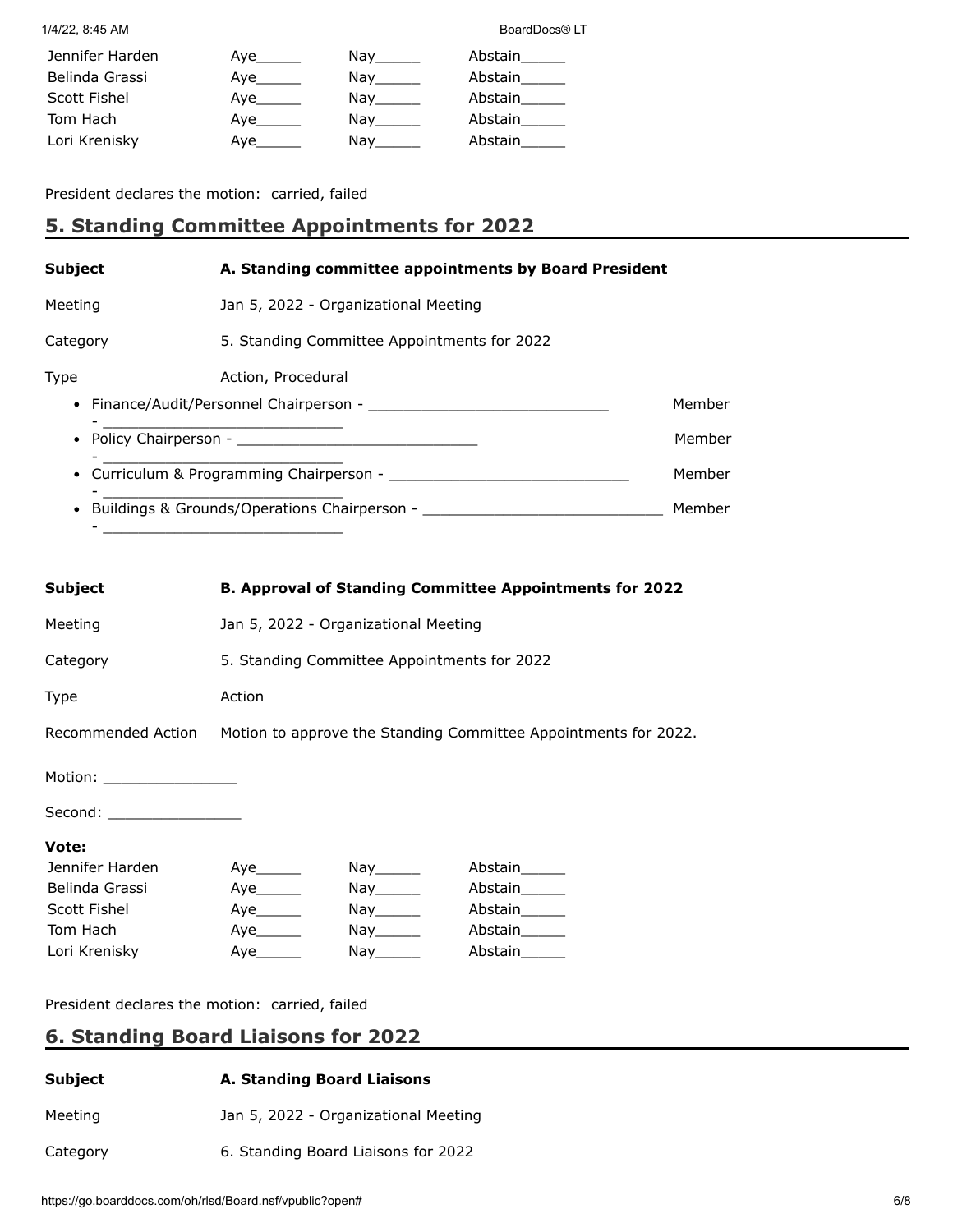### Type **Action**, Procedural

- Alumni Association Liaison \_\_\_\_\_\_\_\_\_\_\_\_\_\_\_\_\_\_\_\_\_\_\_\_\_\_\_\_
- Booster Organizations Liaison \_\_\_\_\_\_\_\_\_\_\_\_\_\_\_\_\_\_\_\_\_\_\_\_\_\_\_\_
- Legislative Liaison \_\_\_\_\_\_\_\_\_\_\_\_\_\_\_\_\_\_\_\_\_\_\_\_\_\_\_\_
- Strategic Plan Committee Liaison \_\_\_\_\_\_\_\_\_\_\_\_\_\_\_\_\_\_\_\_\_\_\_\_\_\_\_\_
- Superintendent's Business Advisory Liaison \_\_\_\_\_\_\_\_\_\_\_\_\_\_\_\_\_\_\_\_\_\_\_\_\_\_\_\_\_\_\_\_\_

| <b>Subject</b>             | <b>B. Approval of Standing Board Liaisons for 2022</b>                     |                                                                                                                                                                                                                                |               |
|----------------------------|----------------------------------------------------------------------------|--------------------------------------------------------------------------------------------------------------------------------------------------------------------------------------------------------------------------------|---------------|
| Meeting                    | Jan 5, 2022 - Organizational Meeting                                       |                                                                                                                                                                                                                                |               |
| Category                   | 6. Standing Board Liaisons for 2022                                        |                                                                                                                                                                                                                                |               |
| <b>Type</b>                | Action                                                                     |                                                                                                                                                                                                                                |               |
|                            | Recommended Action Motion to approve the Standing Board Liaisons for 2022. |                                                                                                                                                                                                                                |               |
| Motion: __________________ |                                                                            |                                                                                                                                                                                                                                |               |
| Second: __________________ |                                                                            |                                                                                                                                                                                                                                |               |
| Vote:                      |                                                                            |                                                                                                                                                                                                                                |               |
| Jennifer Harden            |                                                                            | Nay ________                                                                                                                                                                                                                   | Abstain______ |
| Belinda Grassi             |                                                                            | $\mathsf{Nay} \_\_\_\_\_\$                                                                                                                                                                                                     | Abstain       |
| Scott Fishel               | Aye                                                                        | $\mathsf{Nay} \_\_\_\_\_\$                                                                                                                                                                                                     | Abstain______ |
| Tom Hach                   | Aye                                                                        | $\mathsf{Nay} \_\_\_\_\_\$                                                                                                                                                                                                     | Abstain______ |
| Lori Krenisky              | Aye                                                                        | Nay the search of the search of the search of the search of the search of the search of the search of the search of the search of the search of the search of the search of the search of the search of the search of the sear | Abstain       |

President declares the motion: carried, failed

# **7. Tax Budget for Fiscal Year 2023**

| <b>Subject</b>             | A. Approval of Tax Budget for Fiscal Year 2023                            |            |               |
|----------------------------|---------------------------------------------------------------------------|------------|---------------|
| Meeting                    | Jan 5, 2022 - Organizational Meeting                                      |            |               |
| Category                   | 7. Tax Budget for Fiscal Year 2023                                        |            |               |
| <b>Type</b>                | Action                                                                    |            |               |
|                            | Recommended Action Motion to approve the tax budget for fiscal year 2023. |            |               |
| Motion: __________________ |                                                                           |            |               |
| Second: __________________ |                                                                           |            |               |
| Vote:                      |                                                                           |            |               |
| Jennifer Harden            |                                                                           | Nay_______ | Abstain______ |
| Belinda Grassi             | Aye                                                                       | Nay_______ | Abstain______ |
| Scott Fishel               |                                                                           | Nay_______ | Abstain______ |
| Tom Hach                   | Aye_______                                                                | Nay_______ | Abstain       |
| Lori Krenisky              |                                                                           | Nay_______ | Abstain       |

President declares the motion: carried, failed